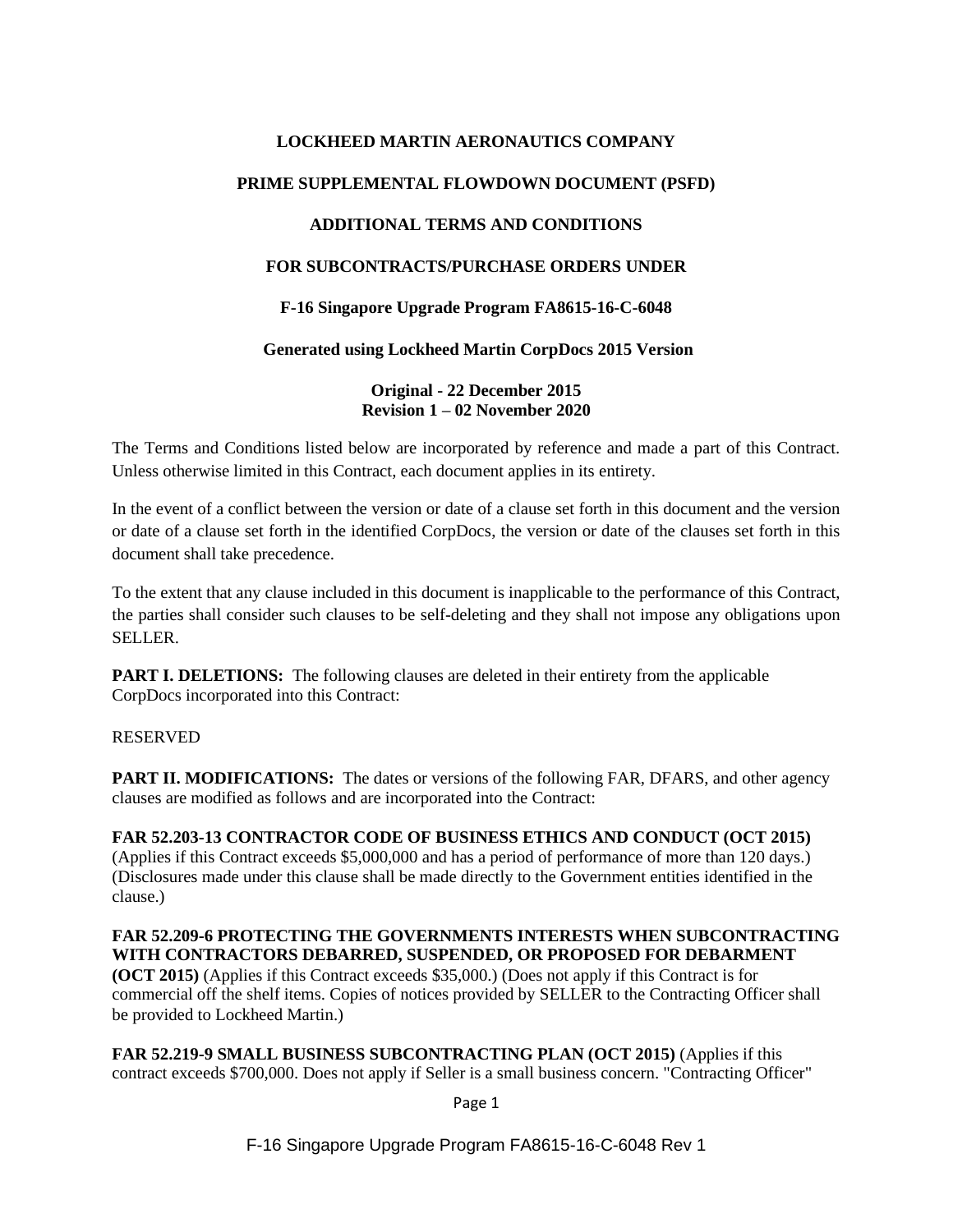means "Lockheed Martin" in paragraph (c). Seller's subcontracting plan is incorporated herein by reference.

# **FAR 52.222-21 PROHIBITION OF SEGREGATED FACILITIES (APR 2015)**

# **FAR 52.222-26 EQUAL OPPORTUNITY (APR 2015)**

**FAR 52.222-35 EQUAL OPPORTUNITY FOR VETERANS (OCT 2015)** (Applies if this Contract is for \$150,000 or more.)

**FAR 52.222-37 EMPLOYMENT REPORTS ON VETERANS (OCT 2015)** (Applies if this Contract is for \$100,000 or more.)

**FAR 52.222-54 EMPLOMENT ELIGIBILITY VERIFICATION (OCT 2015)** (Applies if this contract exceeds \$3,500, and is for commercial or noncommercial services (except for commercial services that are part of the purchase of a COTS item (or an item that would be a COTS item, but for minor modifications), performed by the COTS provider, and are normally provided for that COTS item); or is for construction.)

**DFAR 252.225-7013 DUTY-FREE ENTRY (MAY 2016)** (In paragraph (c), "Government" and "Contracting Officer" means "Lockheed Martin." The prime contract number and identity of the Contracting Officer are contained elsewhere in this contract. If this information is not available, contact Lockheed Martin's procurement representative.)

### **DFAR 252.225-7043 ANTITERRORISM/FORCCE PROTECTION FOR DEFENSE**

**CONTRACTORS OUTSIDE THE UNITED STATES (JUNE 2015)** (Applies if this Contract involves travel or performance outside of the United States.)

## **DFAR 252.227-7037 VALIDATION OF RESTRICTIVE MARKINGS ON TECHNICAL DATA (SEP 2016)**

**PART III. ADDITIONS:** The following FAR, DFARS, and other agency clauses are incorporated into this Contract in addition to those set out in the applicable CorpDocs:

### **FAR 52.203-15 WHISTLEBLOWER PROTECTIONS UNDER THE AMERICAN RECOVERY AND REINVESTMENT ACT OF 2009 (JUN 2010)**

**FAR 52.203-16 PREVENTING PERSONAL CONFLICTS OF INTEREST (DEC 2011) (**Does not apply for Commercial Items as defined in FAR 2.101).

**FAR 52.222-50 COMBATING TRAFFICKING IN PERSONS (MAR 2015) (**"Contracting Officer" means "Lockheed Martin." In paragraph (e), "Government" means "Lockheed Martin and the Government.")

**FAR 52.222-99 ESTABLISHING MINIMUM WAGE FOR CONTRACTORS (DEVIATION) (JUN 2014) (**"Contracting Officer" means "Lockheed Martin.")

Page 2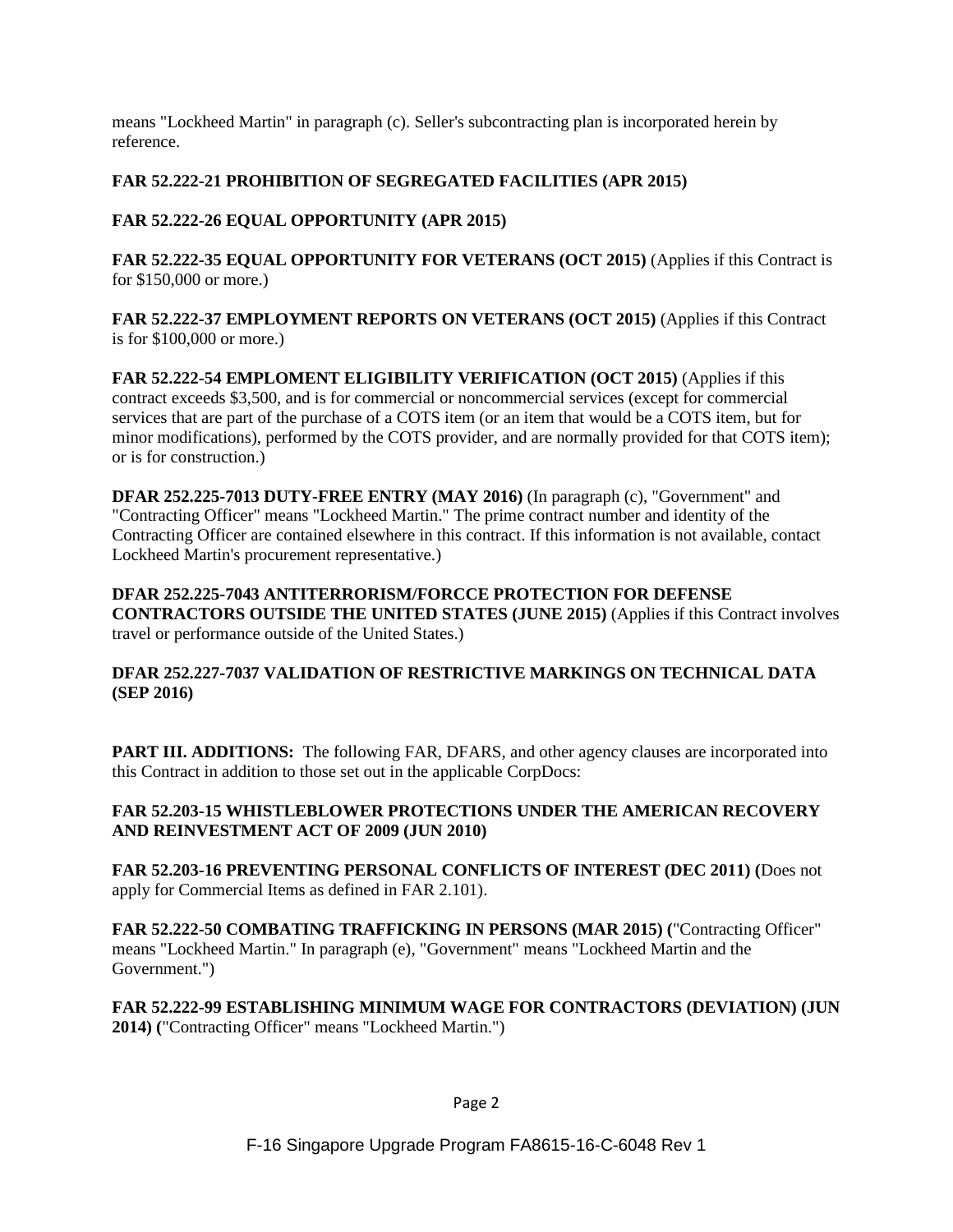## **FAR 52.225-3 BUY AMERICAN – FREE TRADE AGREEMENTS – ISRAELI TRADE ACT (MAY 2014)**

## **FAR 52.237-11 ACCEPTING AND DISPENSING OF \$1 COIN (SEP 2008)**

**FAR 52.245-9 USE AND CHARGES (APR 2012) (**Communications with the Government under this clause will be made through Lockheed Martin.)

#### **FAR 52.246-2 ALT I INSPECTION OF SUPPLIES-FIXED PRICE (JUL 1985)**

**DFARS 252.203-7002 REQUIREMENT TO INFORM EMPLOYEES OF WHISTLEBLOWER RIGHTS (SEP 2013) (**Does not apply for Commercial Items as defined in FAR 2.101).

**DFARS 252-208-7000 INTENT TO FURNISH PRECIOUS METALS AS GOVERNMENT-FURNISHED MATERIAL (DEC 1991) (**Applies if this contract involves precious metals.)

**DFARS 252.211-7007 REPORTING OF GOVERNMENT FURNISHED PROPERTY (AUG 2012) (**Applies if Seller will be in possession of Government property for the performance of this contract.)

**DFARS 252.225-7027 RESTRICTION ON CONTINGENT FEES FOR FOREIGN MILITARY SALES (APR 2003) (**The reference to the clause in paragraph (a) means FAR 52.203-5. The blank in paragraph (b)(1) is completed with "any Government." Subparagraph (b)(2) is deleted.)

**DFARS 252.243-7002 REQUEST FOR EQUITABLE ADJUSTMENT (DEC 2012) (**"Government" means "Lockheed Martin." Does not apply for Commercial Items as defined in FAR 2.101)

### **DFARS 252.245-7001 TAGGING, LABELING, AND MARKING OF GOVERNMENT FURNISHED PROPERTY (APR 2012)**

#### **DFARS 252.245-7004 REPORTING, REUTILIZING, AND DISPOSAL (MAR 2015)**

**DFARS 252.246-7001 WARRANT OF DATA (MAR 2014) ("**Government" means "Lockheed Martin or the Government." "Contracting Officer" means "Lockheed Martin." The last sentence in paragraph (b) is changed to read as follows: The warranty period shall extend for three years after completion of delivery of the data to Lockheed Martin, or if the data is delivered to the Government, either by Lockheed Martin or Seller, the warranty period shall extend for three years after delivery to the Government." Does not apply for Commercial Items as defined in FAR 2.101).

**AFFARS 5352.223-9000 ELIMINATION OF USE OF CLASS 1 OZONE DEPLENTING SUBSTANCES (NOV 2012) (**The blank in paragraph (d) is completed with "None." In paragraph (d) "Contracting Officer" means "Lockheed Martin." Does not apply for Commercial Items as defined in FAR 2.101).

**DFARS 252.228-7001 GROUND AND FLIGHT RISK (JUN 2010) (**Does not apply for Commercial Items as defined in FAR 2.101; In paragraph  $(a)(1)(i)$  "this contract" means "the prime contract." The following is added at the beginning of the clause: "Communications between Seller and the Government shall be made through Lockheed Martin. Any equitable adjustment provided for this clause shall be implemented in this contract to the extent such adjustment is implemented in the prime contract." Subparagraphs  $(d)(2)(ii)$ ,  $(d)(3)(ii)$  and the last sentence of subparagraph  $(i)(2)$  are deleted.)

Page 3

F-16 Singapore Upgrade Program FA8615-16-C-6048 Rev 1